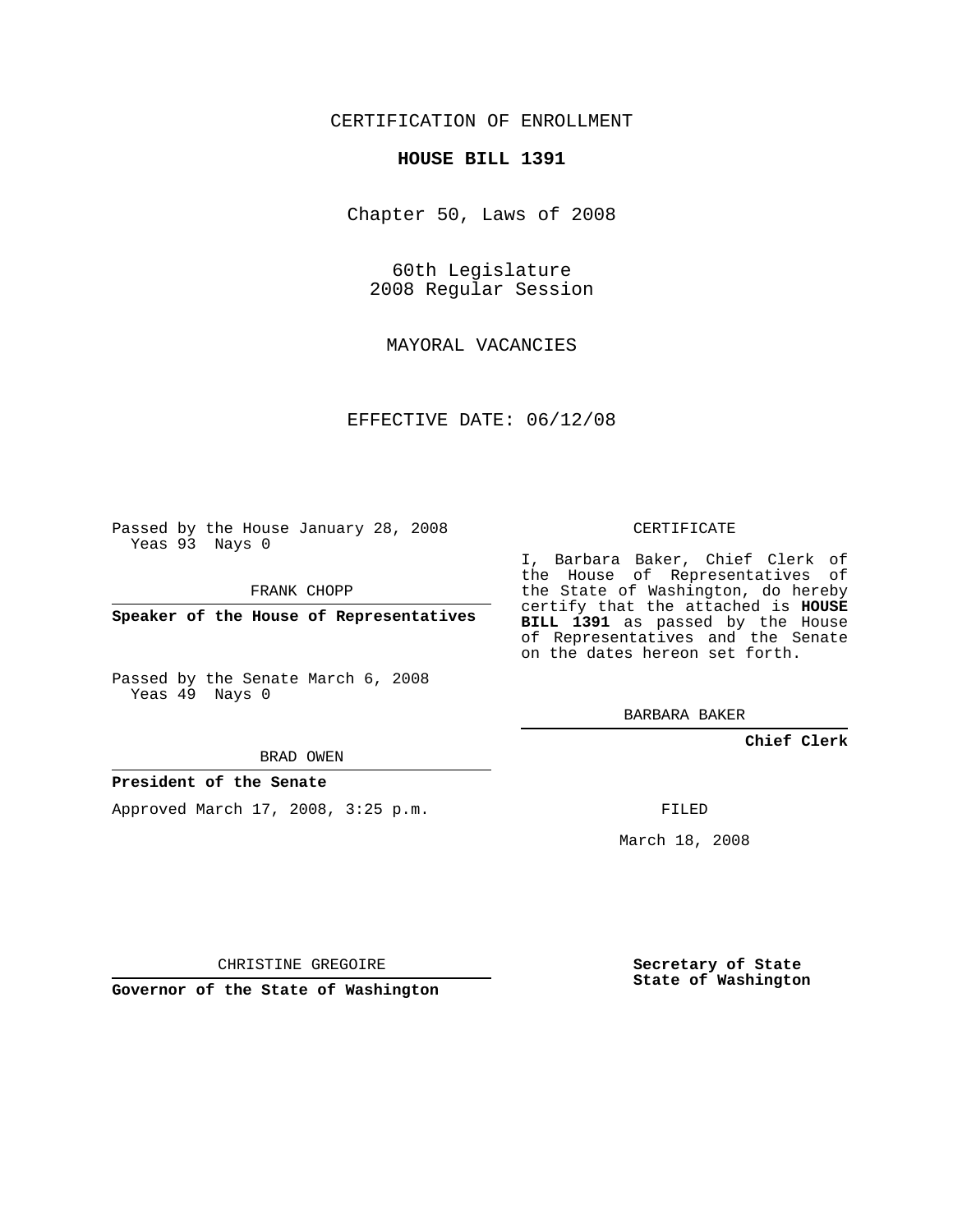## **HOUSE BILL 1391** \_\_\_\_\_\_\_\_\_\_\_\_\_\_\_\_\_\_\_\_\_\_\_\_\_\_\_\_\_\_\_\_\_\_\_\_\_\_\_\_\_\_\_\_\_

\_\_\_\_\_\_\_\_\_\_\_\_\_\_\_\_\_\_\_\_\_\_\_\_\_\_\_\_\_\_\_\_\_\_\_\_\_\_\_\_\_\_\_\_\_

Passed Legislature - 2007 Regular Session

**State of Washington 60th Legislature 2008 Regular Session By** Representatives Eddy, Ross, Curtis, Jarrett, Morrell and B. Sullivan Read first time 01/18/2007. Referred to Committee on Local Government.

1 AN ACT Relating to filling vacancies in the office of mayor; and 2 amending RCW 35.23.101, 35.23.191, 35.27.140, and 35A.12.050.

3 BE IT ENACTED BY THE LEGISLATURE OF THE STATE OF WASHINGTON:

 4 **Sec. 1.** RCW 35.23.101 and 1995 c 134 s 9 are each amended to read 5 as follows:

 6 (1) The council of a second class city may declare a council 7 position vacant if the councilmember is absent for three consecutive 8 regular meetings without permission of the council.  $((\text{In addition},))$ 

9 (2) A vacancy in an elective office shall occur and shall be filled 10 as provided in chapter 42.12 RCW. An incumbent councilmember is 11 eligible to be appointed to fill a vacancy in the office of mayor.

12 Vacancies in offices other than that of mayor or city councilmember 13 shall be filled by appointment of the mayor.

14 (3) If there is a temporary vacancy in an appointive office due to illness, absence from the city or other temporary inability to act, the mayor may appoint a temporary appointee to exercise the duties of the office until the temporary disability of the incumbent is removed.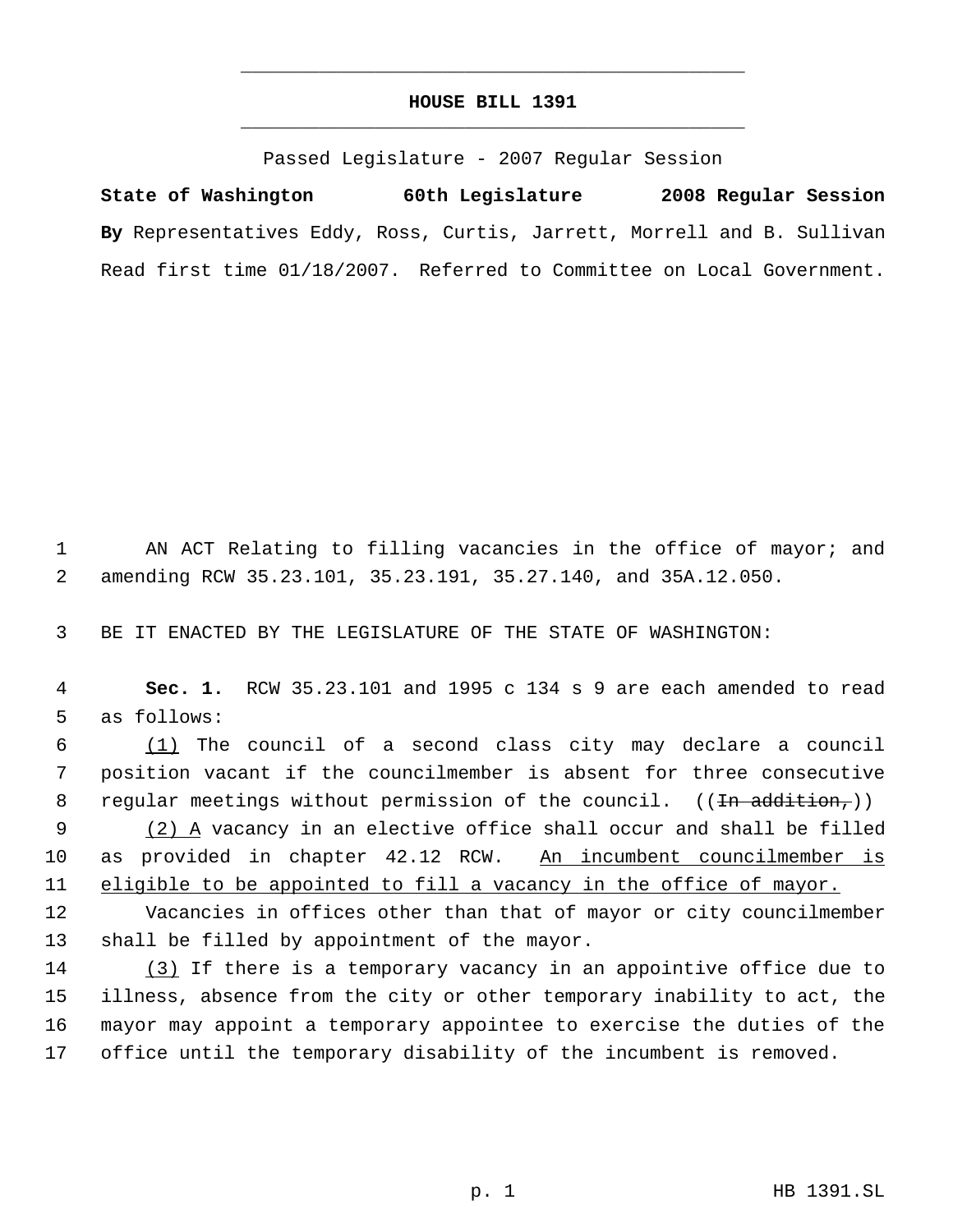**Sec. 2.** RCW 35.23.191 and 1994 c 81 s 41 are each amended to read as follows:

 The members of the city council, at their first meeting each calendar year and thereafter whenever a vacancy occurs in the office of mayor pro tempore, shall elect from among their number a mayor pro tempore, who shall hold office at the pleasure of the council and in case of the absence of the mayor, perform the duties of mayor except that he or she shall not have the power to appoint or remove any 9 officer or to veto any ordinance. ((<del>If a vacancy occurs in the office</del> 10 of mayor, the city council at their next regular meeting shall elect 11 from among their number a mayor, who shall serve until a mayor is 12 elected and certified at the next municipal election.))

 The mayor and the mayor pro tempore shall have power to administer oaths and affirmations, take affidavits and certify them. The mayor or the mayor pro tempore when acting as mayor, shall sign all conveyances made by the city and all instruments which require the seal of the city.

 **Sec. 3.** RCW 35.27.140 and 1994 c 223 s 22 are each amended to read as follows:

 (1) The council of a town may declare a council position vacant if that councilmember is absent from the town for three consecutive 22 council meetings without the permission of the council.  $((\text{Im}$ addition,  $)$ 

 (2) A vacancy in an elective office shall occur and shall be filled 25 as provided in chapter 42.12 RCW. An incumbent councilmember is 26 eligible to be appointed to fill a vacancy in the office of mayor.

27 (3) A vacancy in any other office shall be filled by appointment by the mayor.

 **Sec. 4.** RCW 35A.12.050 and 1994 c 223 s 32 are each amended to read as follows:

 The office of a mayor or councilmember shall become vacant if the person who is elected or appointed to that position fails to qualify as provided by law, fails to enter upon the duties of that office at the time fixed by law without a justifiable reason, or as provided in RCW 35A.12.060 or 42.12.010. A vacancy in the office of mayor or in the